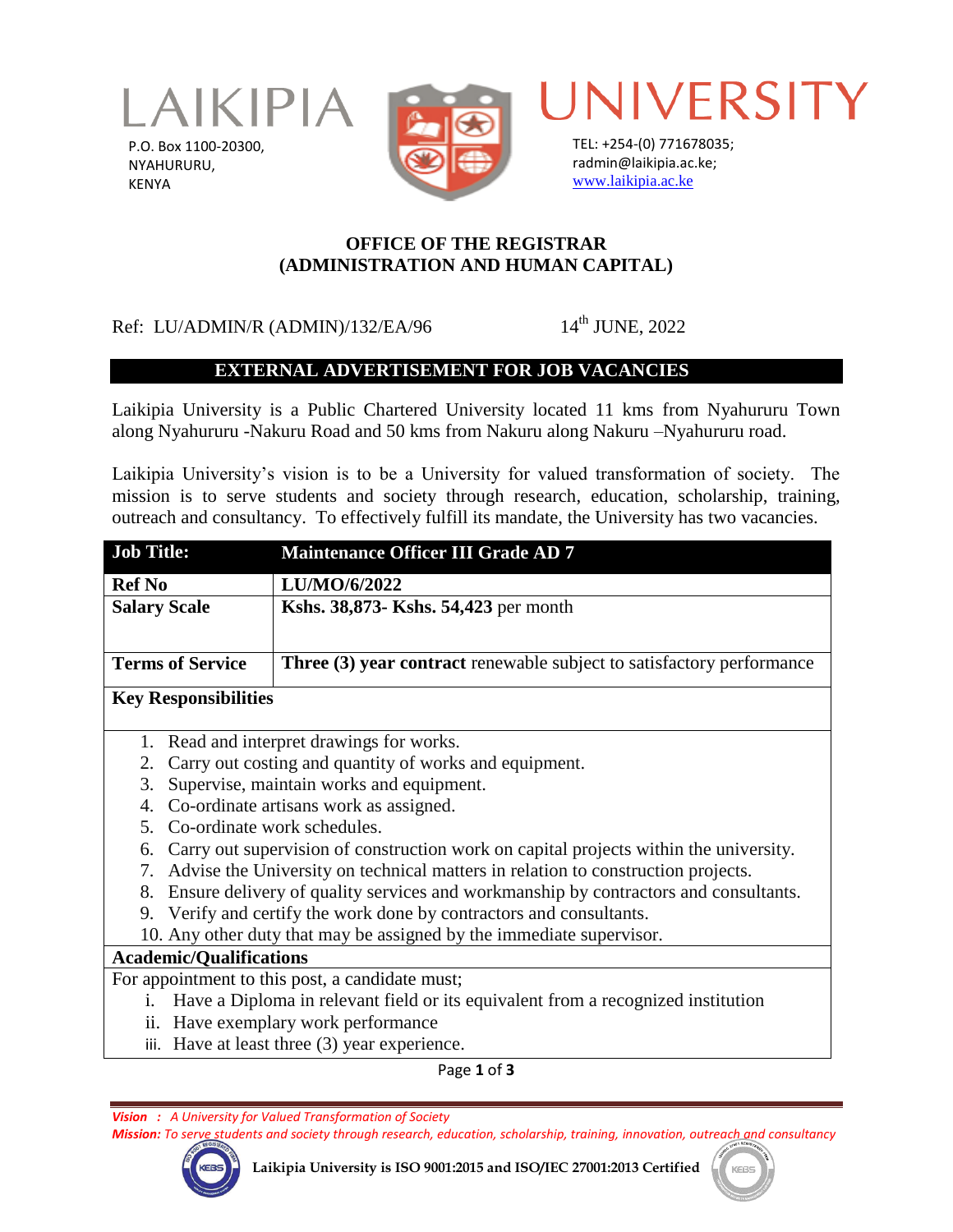| <b>Job Title:</b>                                                                                                                         | <b>Radio Broadcaster (One Position)</b>                                    |
|-------------------------------------------------------------------------------------------------------------------------------------------|----------------------------------------------------------------------------|
| <b>Ref No</b>                                                                                                                             | <b>LU/EA/RB/6/2022</b>                                                     |
| <b>Salary Scale</b>                                                                                                                       | Kshs. 29,464 – Kshs. 38,776 per month                                      |
| <b>Terms of Service</b>                                                                                                                   | <b>One (1) year contract</b> renewable subject to satisfactory performance |
| <b>Key Responsibilities</b>                                                                                                               |                                                                            |
| Production of radio programs<br>1.                                                                                                        |                                                                            |
| Airing of radio programs<br>2.                                                                                                            |                                                                            |
| Radio presenter<br>3.                                                                                                                     |                                                                            |
| Dee-jaying<br>4.                                                                                                                          |                                                                            |
| Hosting guests during shows<br>5.                                                                                                         |                                                                            |
| Edition of programs<br>6.                                                                                                                 |                                                                            |
| Sports commentary<br>7.                                                                                                                   |                                                                            |
| Analyzing news papers<br>8.                                                                                                               |                                                                            |
| Marketing<br>9.                                                                                                                           |                                                                            |
| 10. Managing students during practicals at least 3 days a week                                                                            |                                                                            |
| 11. Any other duty assigned in relation to the position above.                                                                            |                                                                            |
| <b>Qualifications</b>                                                                                                                     |                                                                            |
|                                                                                                                                           |                                                                            |
| For appointment to this post, a candidate must have;<br>i.<br>Minimum of a diploma in Mass Communication and Journalism from a recognized |                                                                            |
| institution                                                                                                                               |                                                                            |

ii. At least five (5) year experience in a credible radio station

## **Mode of Application:**

Successful candidate will be required to satisfy the requirements of chapter 6 of the constitution of Kenya 2010 by providing the following;

- Certificate of good conduct from the Directorate of Criminal Investigation
- Tax compliance certificate from KRA
- Clearance certificate from Higher Education Loans Board.
- Clearance certificate from CRB
- Self-declaration clearance certificate from Ethics and Anti-Corruption Commission.

## **How to apply;**

Applicants must submit ten (10) copies of applications giving details of age, education and professional qualifications, detailed work experience, present post and salary, applicants' telephone number and email address, and enclose certified copies of certificates and testimonials and give names and addresses of three (3) referees who are knowledgeable about the applicants

Page **2** of **3**

*Vision : A University for Valued Transformation of Society*

*Mission: To serve students and society through research, education, scholarship, training, innovation, outreach and consultancy*